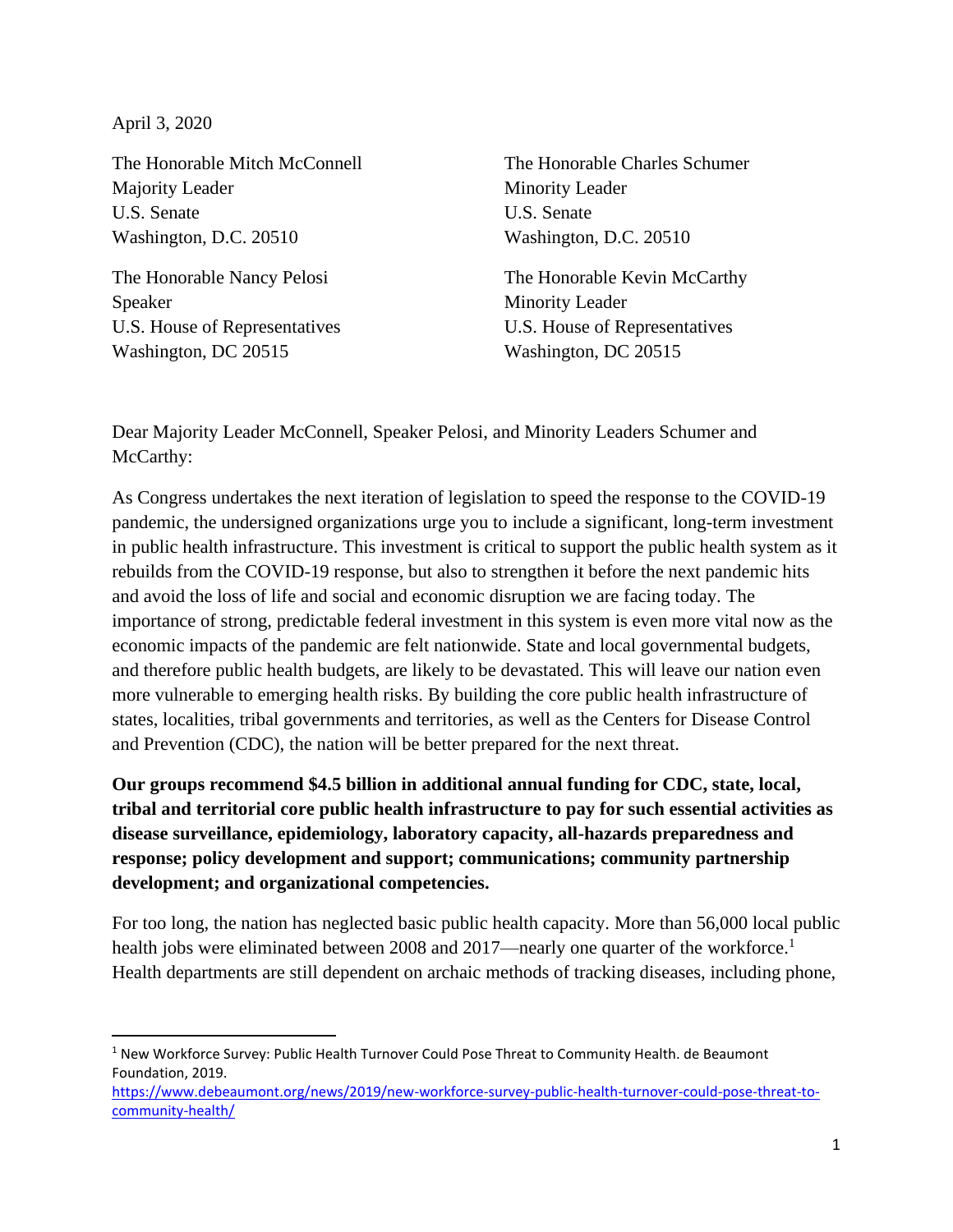fax and paper.<sup>2</sup> CDC's funding remains just above level with FY2008, when adjusting for inflation,<sup>3</sup> and funding specific to state and local public health preparedness has been cut from \$939 million in FY2003 to \$675 million in FY2020. That means there has been little room to modernize, retain skilled workforce, and address emerging threats. In fact, only 51 percent of the U.S. population is served by a comprehensive public health system, and the estimated gap in funding foundational public health capabilities is about \$13 per person per year, yielding the requested \$4.5 billion. 4

The COVID-19 pandemic is illustrating in the direst terms the consequences of underfunding public health. The delays in diagnostic testing are hampering communities' ability to suppress the virus. Public health departments are attempting to conduct statewide situational awareness and management of medical supply shortages. The response is personnel-heavy – investigating cases, managing supplies and volunteers, conducting risk communications, coordinating with governmental and healthcare partners, and planning for the next phase of response.

The U.S. has followed a pattern of underfunding of vital public health services, followed by a crisis, a quick infusion of cash, and then dwindling investments over time.<sup>5</sup> This pattern is placing American lives at risk. We must think not just of the short-term needs of this pandemic, but the long-term readiness of our nation. We applaud Congress for taking quick action to provide \$8.3 billion for the initial response, which included \$950 million for the state and local public health response. However, short-term, supplemental funding does not allow public health to recruit and retain the expert workforce needed for protecting the nation against emerging threats. We urge you to do act now to prevent and prepare for the next pandemic.

Sincerely,

1,000 Days 317 Coalition Advocates for Better Children's Diets Advocates for Youth African American Health Alliance AIDS Alliance for Women, Infants, Children, Youth & Families The AIDS Institute AIDS United

[healthleadershipforum/files/2018/11/PHLF\\_developingafinancingsystemtosupportpublichealth.pdf.](http://www.resolv.org/site-healthleadershipforum/files/2018/11/PHLF_developingafinancingsystemtosupportpublichealth.pdf)

<sup>&</sup>lt;sup>2</sup> Written statement of Janet Hamilton, Council of State and Territorial Epidemiologists before U.S. House of Representatives Subcommittee on Labor, Health and Human Services, Education and Related Agencies, April 9, 2019. [https://cdn.ymaws.com/www.cste.org/resource/resmgr/pdfs/pdfs2/20190409\\_lhhs-testimony-jjh.pdf](https://cdn.ymaws.com/www.cste.org/resource/resmgr/pdfs/pdfs2/20190409_lhhs-testimony-jjh.pdf)

<sup>&</sup>lt;sup>3</sup> In FY 2008, CDC funding was \$6.375 billion (at the program level). FY 2020 funding is \$7.694 billion (program level). Adjusted for inflation, the 2008 number would be \$7.5168 billion in 2020 dollars.

<sup>4</sup> Public Health Leadership Forum. Developing a financing system to support public health infrastructure. Available at: [http://www.resolv.org/site-](http://www.resolv.org/site-healthleadershipforum/files/2018/11/PHLF_developingafinancingsystemtosupportpublichealth.pdf)

<sup>5</sup> The Impact of Chronic Underfunding of America's Public Health System: Trends, Risks, and Recommendations, 2019. Trust for America's Health. <https://www.tfah.org/report-details/2019-funding-report/>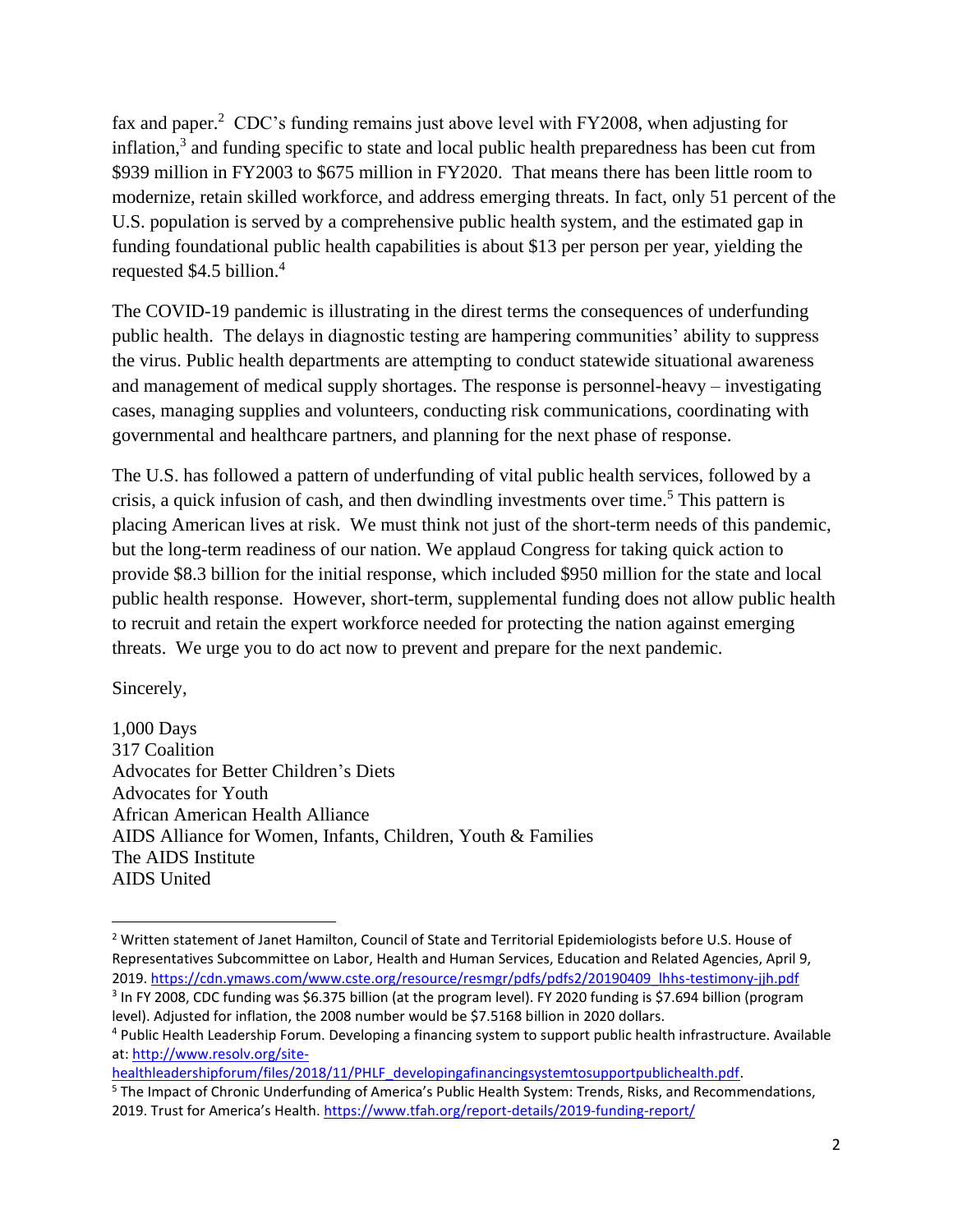Alliance for Aging Research Alzheimer's Association and Alzheimer's Impact Movement Alzheimer's Los Angeles Alzheimer's San Diego American Academy of Pediatrics American Association for Clinical Chemistry American Association for the Study of Liver Diseases American Association of Colleges of Pharmacy American Association of Colleges of Osteopathic Medicine American Association on Health and Disability American Clinical Laboratory Association American College of Clinical Pharmacy American College of Nurse-Midwives American College of Preventive Medicine American Dental Education Association American Dental Hygienists' Association American Diabetes Association American Foundation for Suicide Prevention American Geophysical Union American Geriatrics Society American Heart Association American Immunization Registry Association American Institute for Medical and Biological Engineering American Lung Association American Mosquito Control Association American Physical Therapy Association American Podiatric Medical Association American Public Health Association American School Health Association American Sexual Health Association American Society for Microbiology American Society for Reproductive Medicine American Society of Transplantation American Society of Tropical Medicine & Hygiene American Therapeutic Recreation Association American Thoracic Society America's Blood Centers Americas TB Coalition The Arc of the United States Asian & Pacific Islander American Health Forum Association for Prevention Teaching and Research Association for Professionals in Infection Control and Epidemiology Association for Women's Health, Obstetric and Neonatal Nurses Association of American Cancer Institutes Association of American Medical Colleges Association of Immunization Managers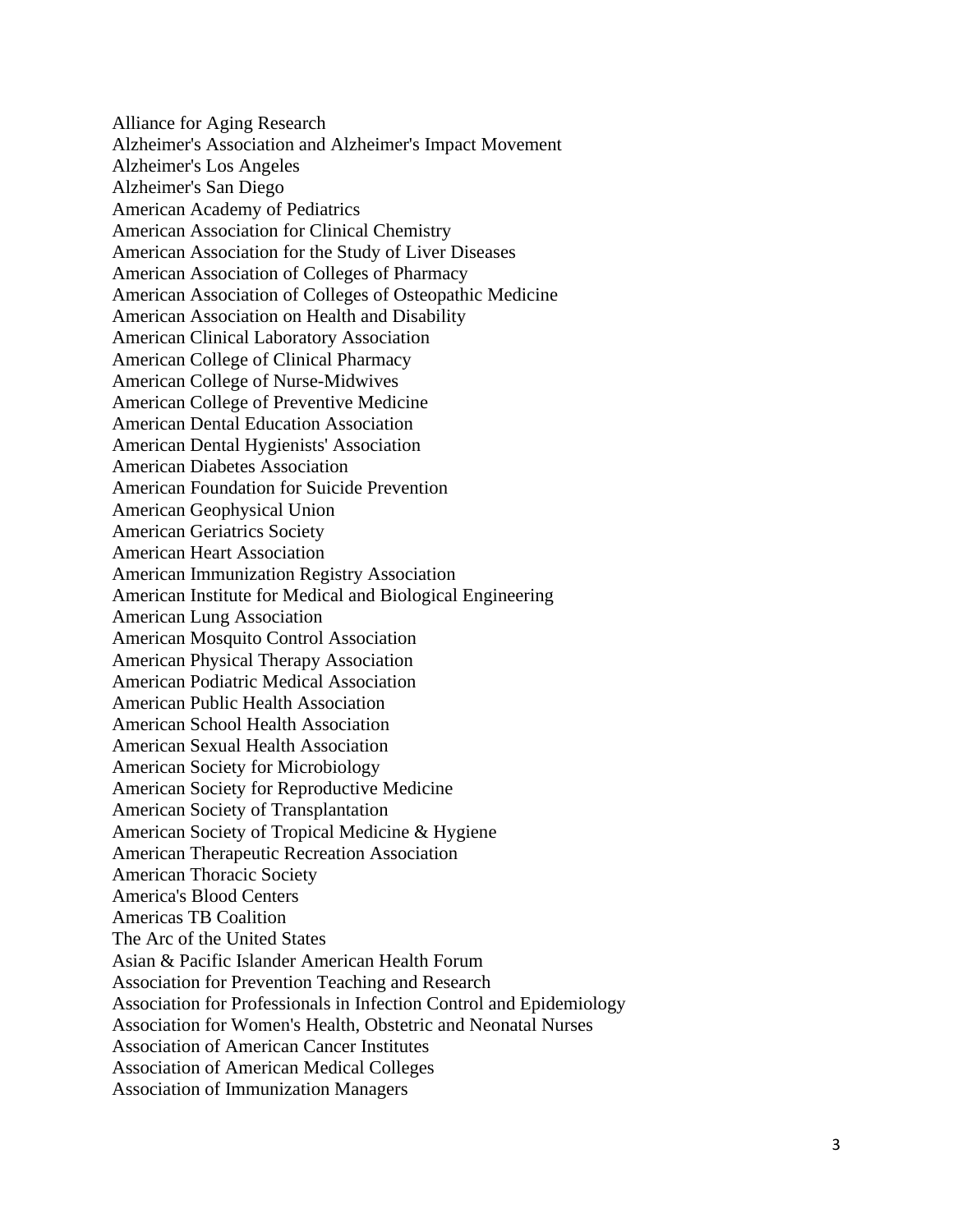Association of Maternal & Child Health Programs Association of Nurses in AIDS Care Association of Public Health Laboratories Association of Schools Advancing Health Professions Association of Schools and Programs of Public Health Association of State and Territorial Health Officials Association of University Centers on Disabilities Autistic Women & Nonbinary Network Biophysical Society Bipartisan Policy Center Action CAEAR Coalition Campaign for Tobacco-Free Kids CDC Southeastern Center of Excellence in Vector Borne Diseases Center for Science in the Public Interest CenterLink: The Community of LGBT Centers ChangeLab Solutions Children's Environmental Health Network Commissioned Officers Association of the USPHS CommunicationFIRST Council of State and Territorial Epidemiologists Delta Vector Control District Easterseals Emergency Nurses Association End AIDS Now Endocrine Society Entomological Society of America Epilepsy Foundation Florida Institute for Health Innovation Foundation for Healthy Generations The Gerontological Society of America GLMA: Health Professionals Advancing LGBTQ Equality Global Health Security Roundtable Green & Healthy Homes Initiative Hawaii Health & Harm Reduction Center Health Resources in Action Healthy Schools Campaign Healthy Teen Network Hepatitis Education Project Hep Free Hawaii HIV Medicine Association Human Rights Campaign Immunize Nevada Infectious Diseases Society of America International Certification & Reciprocity Consortium Lakeshore Foundation Let's Kick AIDS Survivor Syndrome New York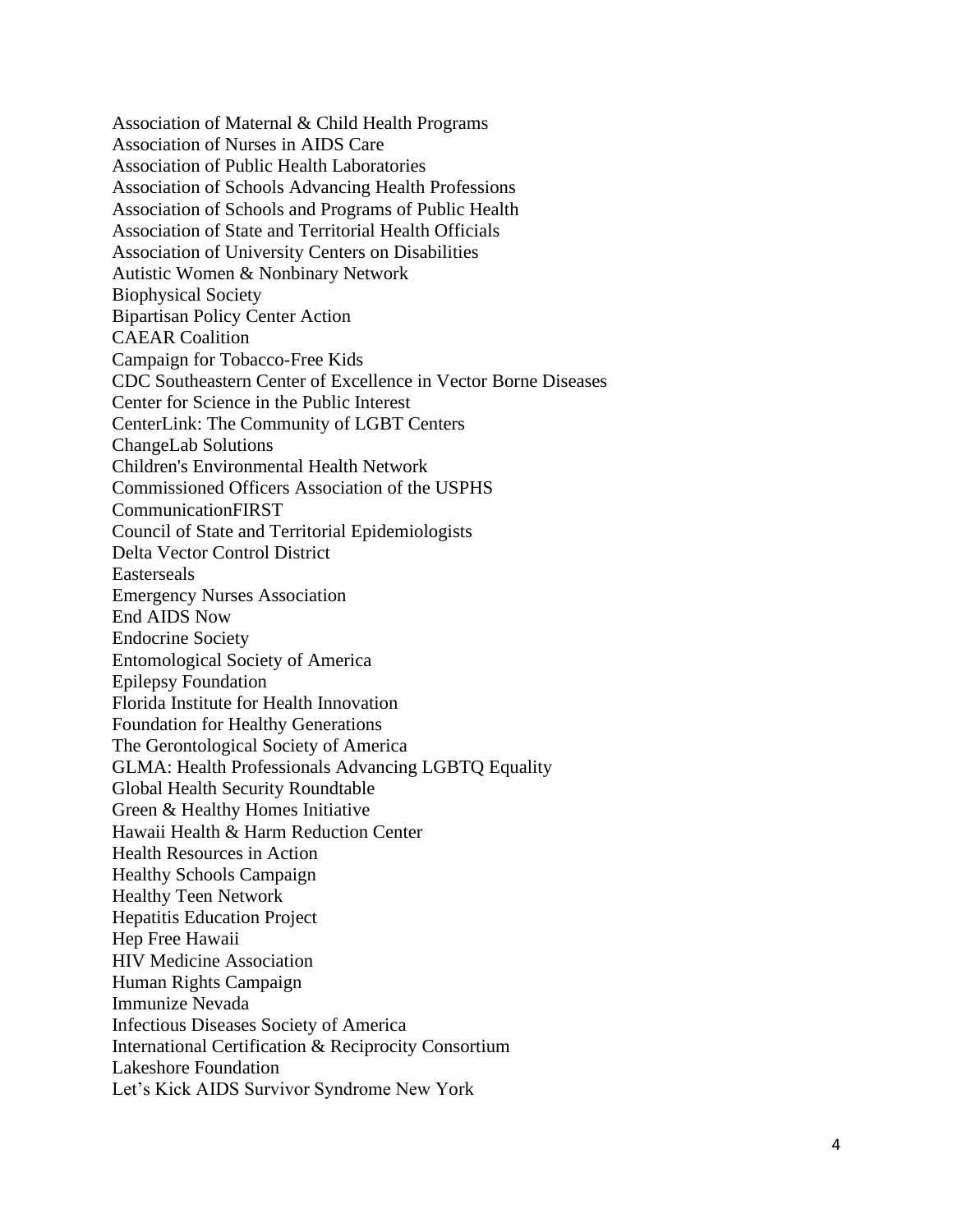Los Angeles LGBT Center March of Dimes NAACP National Alliance of State and Territorial of AIDS Directors (NASTAD) National Association for Biomedical Research National Association of Chronic Disease Directors National Association of County and City Health Officials National Association of Nurse Practitioners in Women's Health National Association of Pediatric Nurse Practitioners National Association of School Nurses National Athletic Trainers' Association National Black Nurses Association National Center for Healthy Housing National Coalition of STD Directors National Environmental Health Association (NEHA) National Family Planning & Reproductive Health Association National Forum for Heart Disease & Stroke Prevention National Foundation for Infectious Diseases National Health Care for the Homeless Council National League of Cities National Network of Public Health Institutes National Nurse-Led Care Consortium National Tuberculosis Controllers Association National Viral Hepatitis Roundtable National WIC Association National Women's Health Network New Jersey Health Care Quality Institute NMAC Novavax OSA, The Optical Society Partners for Our Children Peggy Lillis Foundation PFLAG National Prevent Blindness Prevention Institute Project HOPE Public Health Accreditation Board Public Health Institute Public Health Management Corporation Redstone Global Center for Prevention and Wellness GWU Research!America Ryan White Medical Providers Coalition Safe States Alliance Seqirus SIECUS: Sex Ed for Social Change Society of General Internal Medicine